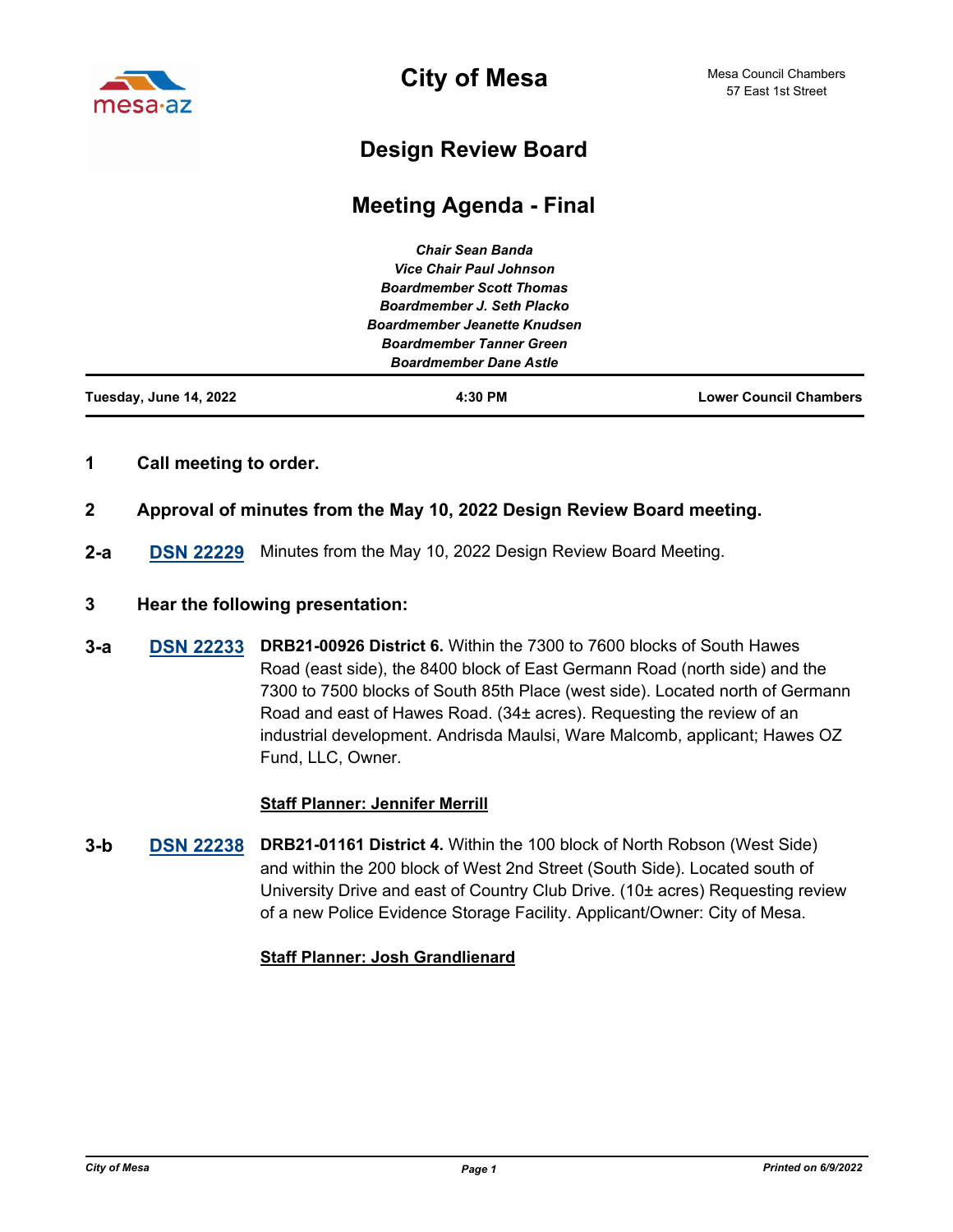**[DSN 22243](http://mesa.legistar.com/gateway.aspx?m=l&id=/matter.aspx?key=18705) DRB22-00158 District 1.** Within the 0 to 200 blocks of North Val Vista Drive (west side). Located north of Main Street on the west side of Val Vista Drive. (4± acres). Requesting the review of a self-storage facility with RV and boat storage. Nathan Palmer, Applicant; Intelliguard Group LLC, Owner. **3-c**

#### **Staff Planner: Charlotte Bridges**

**[DSN 22249](http://mesa.legistar.com/gateway.aspx?m=l&id=/matter.aspx?key=18706) DRB22-00288 District 4.** Within the 400 block of West Holmes Avenue (south side). Located north of the US 60 Superstition Freeway and west of Country Club Drive (±0.8 acres). Design Review for a multiple residence development. Taylor Fracasse, Fracasse Architecture, Inc., Applicant. RWI PROPERTIES, LLC., Owner. **3-d**

## **Staff Planner: Sean Pesek**

**[DSN 22255](http://mesa.legistar.com/gateway.aspx?m=l&id=/matter.aspx?key=18707) DRB22-00400 District 4.** Within the 1000 to 1200 blocks of east Sothern Avenue (north side). Located west of Stapley Drive on the north side of Southern Avenue (0.82± acres). Requesting the review of a restaurant with a drive thru. Alex Pitrofsky, Applicant; JPMorgan Chase Bank National Association, Owner. **3-e**

#### **Staff Planner: Chloe Durfee Daniel**

**[DSN 22259](http://mesa.legistar.com/gateway.aspx?m=l&id=/matter.aspx?key=18708) DRB22-00416 District 4.** Within the 1000 blocks of east Sothern Avenue (north side). Located west of Stapley Drive on the north side of Southern Avenue (0.96± acres). Requesting the review of a restaurant with a drive thru. Alex Pitrofsky, Applicant; SimoneCRE CSH II LLC., Owner. **3-f**

#### **Staff Planner: Chloe Durfee Daniel**

**[DSN 22264](http://mesa.legistar.com/gateway.aspx?m=l&id=/matter.aspx?key=18709) DRB22-00477 District 6.** Within the 3200 to 3400 blocks of South Ellsworth Road (west side) and within the 9000 to 9200 blocks of East Peterson Avenue (north side). Located north of Elliot Road on the west side of Ellsworth Road. Requesting the review of a hospital. Kaelee Wilson, Berry Riddell LLC, Applicant; Sunbelt Land Holdings LP, Owner. **3-g**

## **Staff Planner: Cassidy Welch**